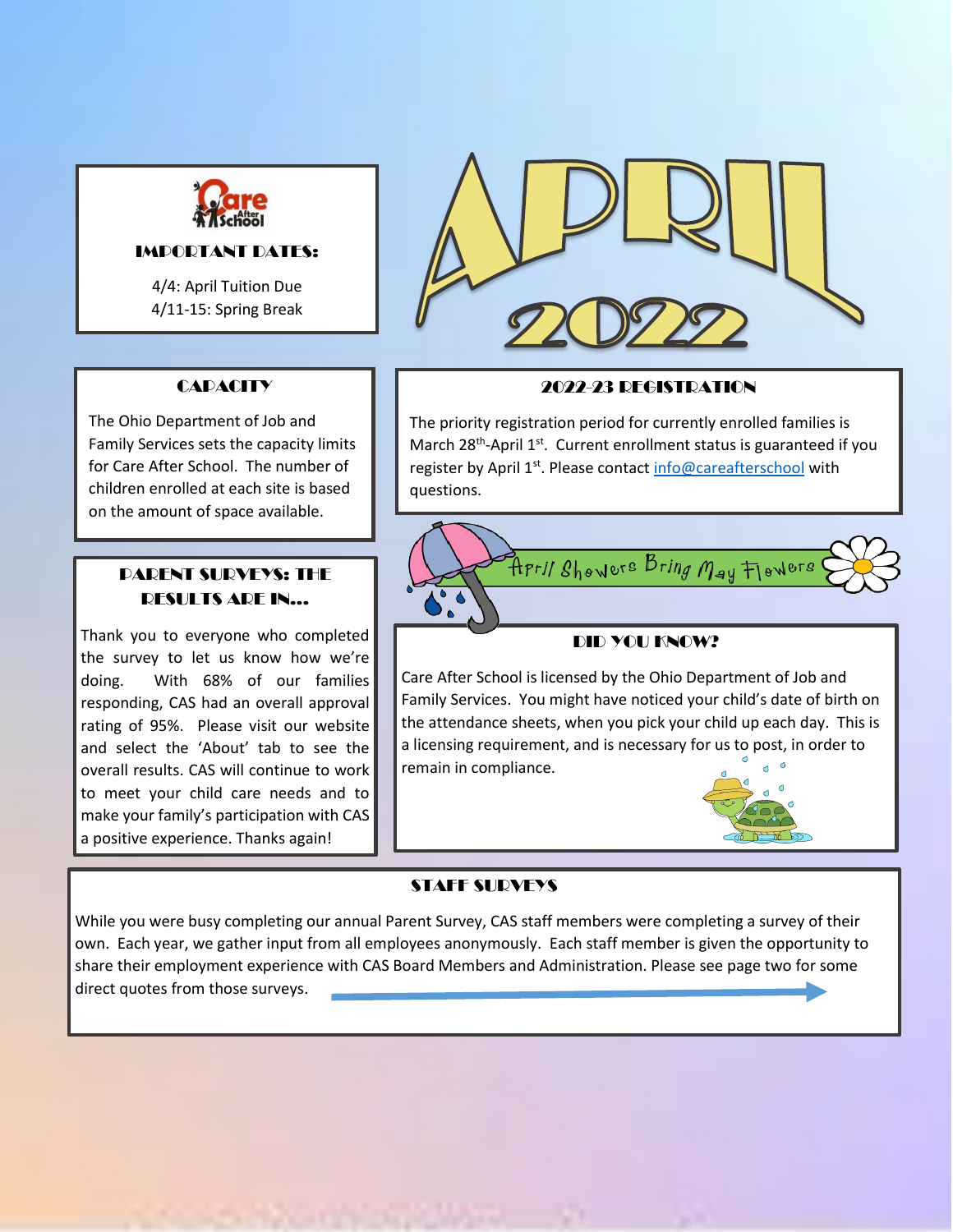**"My favorite part of my job is getting to connect with the kids!"** 

**"I genuinely love and enjoy every aspect of my job."**

**"I feel close with all of the families, and I LOVE talking with the kids about their day."**

*"I love seeing the kids' faces light up when they learn something new or do something they love!"*

**"I get to be part of providing a safe place for children to learn and grow, while also having fun!"**

**""I LOVE the connections I've made with the kids!"**

"I love how we are allowed to make a positive difference in the lives of our children."

**"I like being able to connect with the kids and just be there for them whenever they need me."**

**"The kids are what makes this job so great!"**

**"I love the way we run our program for a child's experience."**

**"I enjoy all the fun, creative activities for the kids."**

**The number one thing that is so amazing to me is that you can tell our staff are all there for the kids. To make sure they feel loved, safe, and enjoy their time at CAS."**

### "The relationships I have built with children and families in our program is my favorite thing."

**"I love being there for the kids and making them feel safe while they're under our supervision."**

**"I love hearing all the creative ideas the kids have!"**

**"I love that I can have a conversation with the families and that they have that trust in me."**

"| feel that  $|$  am right where  $|$  am supposed to be and am fulfilling my life's purpose… I love what I get to do everyday."

**"My favorite thing is the smile on the kids' faces when they walk in."**

**"I love getting to know the kids, and having a positive impact on their day."**

**"I really like planning activities for the kids, and seeing what direction they take it in."**

## "I love getting to know the kids, and learning what makes each one unique."

**"I love this job and everything about it."**

**"I love being part of a good team and we mesh so well with the kids."**

**"I really love the free choice for the children to decide what they want to do."**

**"I love working alongside the children, getting to know them, and helping them work through their emotions."**